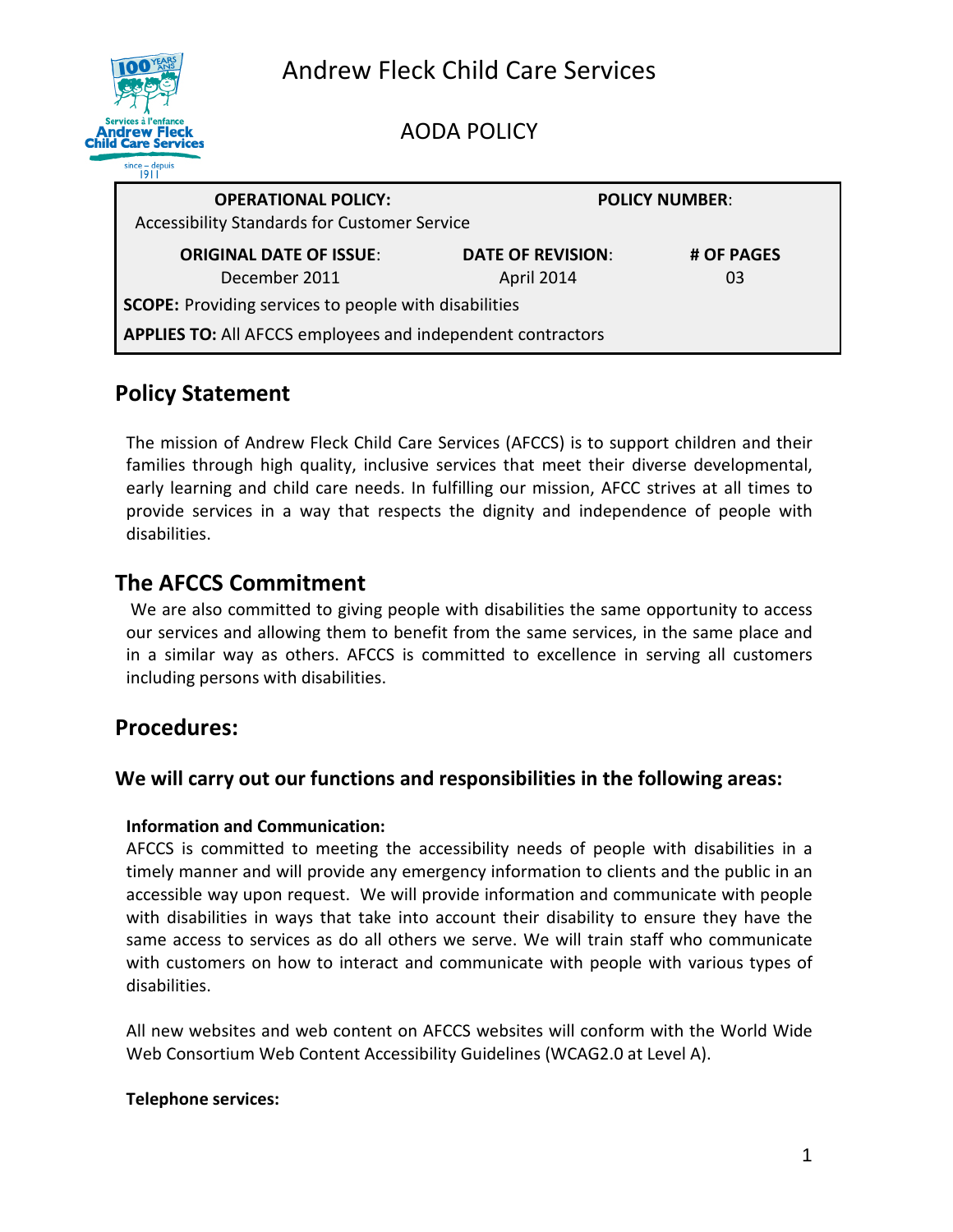

# Andrew Fleck Child Care Services

# AODA POLICY

#### since — depuis<br>1911

We are committed to providing fully accessible telephone service to our customers. We will train staff to communicate with customers over the telephone in clear and plain language and to speak clearly and slowly. We will offer to communicate with customers by e-mail, in person, or by relay services if telephone communication is not suitable to their communication needs or is not available.

#### **Assistive devices:**

We are committed to serving people with disabilities who use assistive devices to obtain, use or benefit from our services. We will ensure that our staff is trained and familiar with various assistive devices that may be used by customers with disabilities while accessing our services. We will also ensure that staff is aware of staff persons who can be of assistance and employees who provide sign language on our premises for customers.

#### **Billing:**

We are committed to providing accessible invoices to all of our customers. For this reason, invoices will be provided in the following format upon request: hard copy, large print or e-mail. We will respond to questions customers may have about invoices in person, by telephone or e-mail.

#### **Use of Service Animals and Support Persons:**

We are committed to welcoming persons with disabilities who are accompanied by a service animal on the parts of our premises that are open to the public and other third parties. We will also ensure that all staff, volunteers and others dealing with the public are properly trained in how to interact with people with disabilities who are accompanied by a service animal.

We are committed to welcoming people with disabilities who are accompanied by a support person. Any person with a disability who is accompanied by a support person will be allowed to enter AFCCS premises with his/her support person. At no time will a person with a disability who is accompanied by a support person be prevented from having access to his or her support person while on our premises.

Fees will not be charged for support persons for admission to AFCCS seminars, trainings, conferences and symposiums. Customers will be notified of this by a notice that will be posted in the premises, in our newsletters, and /or on the website.

#### **Notice of Temporary Disruption:**

AFCCS will provide customers with notice in the event of a planned or unexpected disruption in the facilities or services usually used by people with disabilities. This notice will include information about the reason for the disruption, its anticipated duration, and a description of alternative facilities or services, if available.